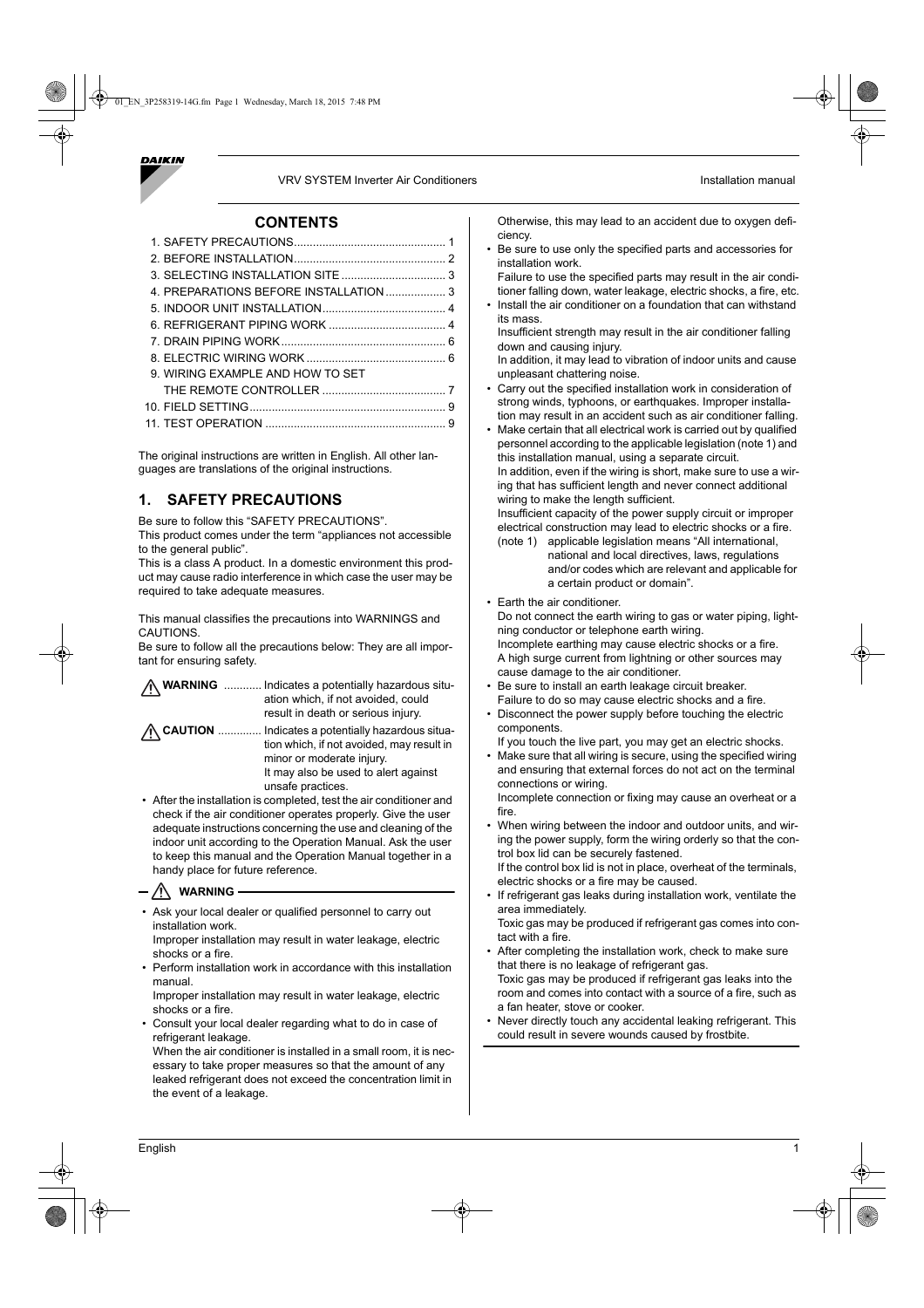# $-\sqrt{\!\!\!\!/\,}\,$  caution -

- Install drain piping according to this installation manual to ensure good drainage, and insulate the piping to prevent condensation.
- Improper drain piping may cause water leakage, make the furniture get wet.
- Install the air conditioner, power supply wiring, remote controller wiring and transmission wiring at least 1 meter away from televisions or radios to prevent image interference or noise.
- (Depending on the radio waves, a distance of 1 meter may not be sufficient to eliminate the noise.)
- Install the indoor unit as far as possible from fluorescent lamps.

If a wireless remote controller kit is installed, the transmission distance may be shorter in a room where an electronic lighting type (inverter or rapid start type) fluorescent lamp is installed.

- Do not install the air conditioner in places such as the following:
	- 1. Where there is mist of oil, oil spray or vapour for example a kitchen.
	- Resin parts may deteriorate, and cause them to fall out or water to leak.
	- 2. Where corrosive gas, such as sulfurous acid gas, is produced.
	- Corrosion of copper pipings or brazed parts may cause the refrigerant to leak.
	- 3. Where there is machinery which emits electromagnetic waves.
		- Electromagnetic waves may disturb the control system, and cause malfunction of the equipment.
	- 4. Where flammable gases may leak, where carbon fibre or ignitable dust is suspended in the air or where volatile flammables, such as thinner or gasoline, are handled. If the gas should leak and remained around the air conditioner, it may cause ignition.
- The air conditioner is not intended for use in a potentially explosive atmosphere.

# **2. BEFORE INSTALLATION**

- **When moving the unit while removing it from the carton box, be sure to lift it by holding on to the four lifting lugs without exerting any pressure on other parts, especially, the refrigerant piping, drain piping, and other resin parts.**
- Be sure to check the type of R410A refrigerant to be used before installing the unit. (Using an incorrect refrigerant will prevent normal operation of the unit.)
- The accessories needed for installation must be retained in your custody until the installation work is completed. Do not discard them!
- Decide upon a line of transport.
- Leave the unit inside its packaging while moving, until reaching the installation site. Where unpacking is unavoidable, use a sling of soft material or protective plates together with a rope when lifting, to avoid damage or scratches to the unit.
- When moving the unit at or after opening, hold the unit by the hanger brackets (× 4). Do not apply force to the refrigerant piping, drain piping or plastic parts.
- For the installation of an outdoor unit, refer to the installation manual attached to the outdoor unit.
- Do not install or operate the unit in rooms mentioned below.
- **Laden with mineral oil, or filled with oil vapor or spray like in kitchens. (Plastic parts may deteriorate which could eventually cause the unit to fall out of place, or could lead to leaks.)**
- **Where corrosive gas like sulfurous gas exists. (Copper tubing and brazed spots may corrode which could eventually lead to refrigerant leaks.)**
- **Where exposed to combustible gases and where volatile flammable gas like thinner or gasoline is used. (Gas in the vicinity of the unit could ignite.)**
- **Where machines can generate electromagnetic waves. (Control system may malfunction.)**
- **Where the air contains high levels of salt such as that near the ocean and where voltage fluctuates greatly such as that in factories. Also in vehicles or vessels.**
- This unit, both indoor and outdoor, is suitable for installation in a commercial and light industrial environment.

If installed as a household appliance it could cause electromagnetic interference.

# **2-1 PRECAUTIONS**

- Be sure to read this manual before installing the indoor unit.
- Entrust installation to the place of purchase or a qualified serviceman. Improper installation could lead to leaks and, in worse cases, electric shock or fire.
- Use only parts provided with the unit or parts satisfying required specifications. Unspecified parts could cause the unit to fall out of place, or could lead to leaks and, in worse cases, electric shock or fire.
- Be sure to mount an air filter (part to be procured in the field) in the suction air passage in order to prevent water leaking, etc.

# **2-2 ACCESSORIES**

**Check the following accessories are included with your unit.**



#### **2-3 OPTIONAL ACCESSORIES**

These are two types of remote controllers: wired and wireless. Select a remote controller according to customer request and install in an appropriate place.

#### Table 1

| Remote controller |                   |                |
|-------------------|-------------------|----------------|
| Wired type        | BRC1E52           |                |
| Wireless type     | Heat pump type    | <b>BRC4C65</b> |
|                   | Cooling only type | BRC4C66        |

# **NOTE**

• If you wish to use a remote controller that is not listed in Table 1, select a suitable remote controller after consulting catalogs and technical materials.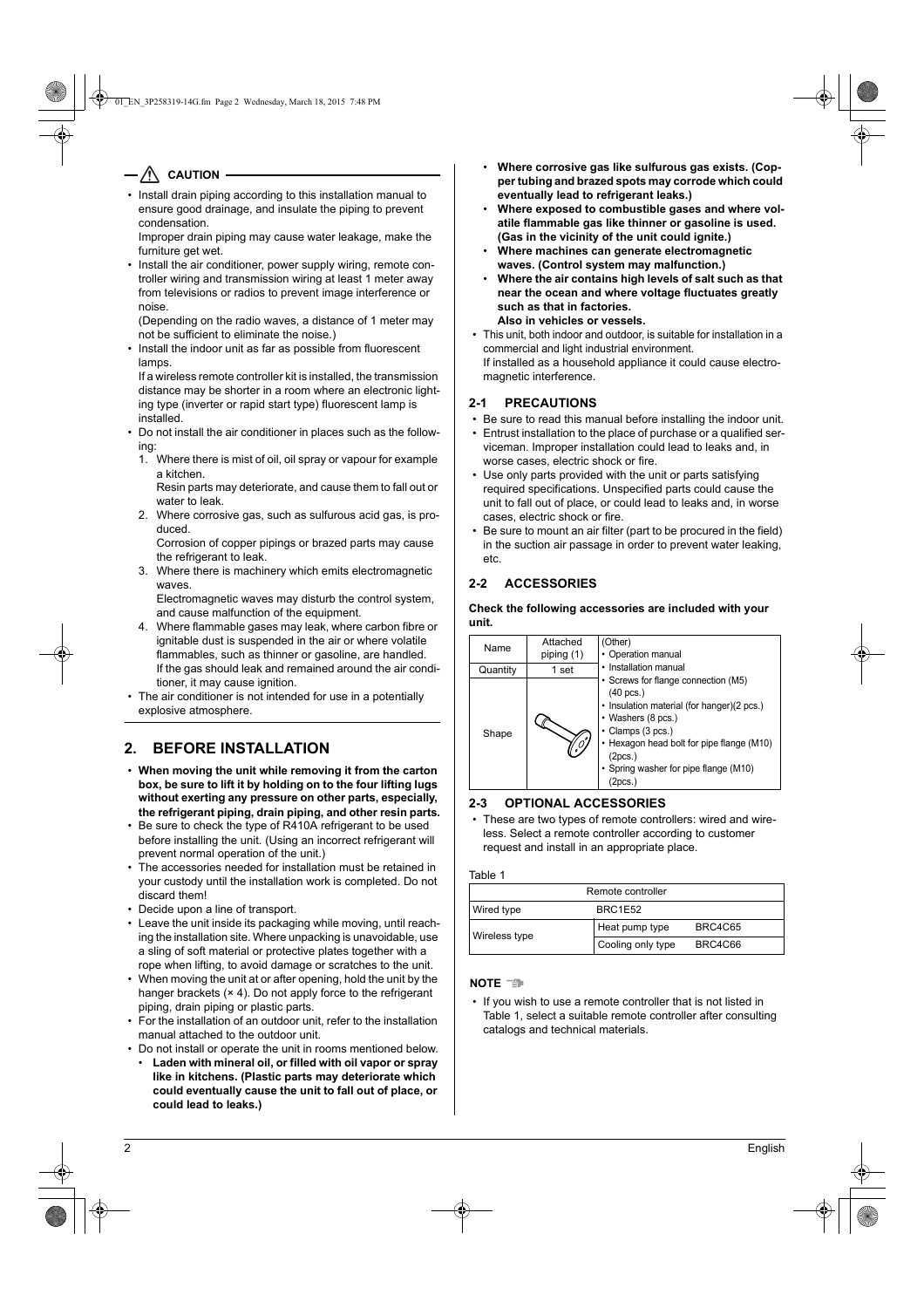# **FOR THE FOLLOWING ITEMS, TAKE SPECIAL CARE DURING CONSTRUCTION AND CHECK AFTER INSTALLATION IS FINISHED.**

#### **a. Items to be checked after completion of work**

| Items to be checked                                                                        | If not properly done, what is<br>likely to occur.       | Check |
|--------------------------------------------------------------------------------------------|---------------------------------------------------------|-------|
| Are the indoor and outdoor unit<br>fixed firmly?                                           | The units may drop, vibrate or<br>make noise            |       |
| Is the gas leak test finished?                                                             | It may result in insufficient cool-<br>ing.             |       |
| Is the unit fully insulated?                                                               | Condensate water may drip.                              |       |
| Does drainage flow smoothly?                                                               | Condensate water may drip.                              |       |
| Does the power supply voltage<br>correspond to that shown on<br>the name plate?            | The unit may malfunction or<br>the components burn out. |       |
| Are wiring and piping correct?                                                             | The unit may malfunction or<br>the components burn out. |       |
| Is the unit safely grounded?                                                               | Dangerous at electric leakage.                          |       |
| Is wiring size according to<br>specifications?                                             | The unit may malfunction or<br>the components burn out. |       |
| Is something blocking the air<br>outlet or inlet of either the<br>indoor or outdoor units? | It may result in insufficient cool-<br>ing.             |       |
| Are refrigerant piping length<br>and additional refrigerant<br>charge noted down?          | The refrigerant charge in the<br>system is not clear.   |       |

#### **b. Items to be checked at time of delivery** Also review the "SAFETY PRECAUTIONS".

| Items to be checked                                                                                    | Check |
|--------------------------------------------------------------------------------------------------------|-------|
| Have you explained how to operate the air conditioner showing<br>the operation manual to the customer? |       |
| Have you handed the operation manual and the installation man-<br>ual to the customer?                 |       |

#### **c. Points for explanation about operations**

The items with  $\triangle$  WARNING or  $\triangle$  CAUTION mark in the operation manual are the items pertaining to possibilities for bodily injury and material damage in addition to the general usage of the product. Accordingly, it is necessary that you make a full explanation about the described contents and also ask your customers to

### **2-4 NOTE TO INSTALLER**

read the operation manual.

• Be sure to instruct customers how to properly operate the unit (especially cleaning filters, operating different functions, and adjusting the temperature) by having them carry out operations themselves while looking at the manual.

### **3. SELECTING INSTALLATION SITE**

Please attach additional thermal insulation material to the unit body when it is believed that the relative humidity in the ceiling exceeds 80%. Use glass wool, polyethylene foam, or similar with a thickness of 10 mm or more as thermal insulation material.

- (1) Select an installation site where the following conditions are fulfilled and that meets with your customer's approval.
	- In the upper space (including the back of the ceiling) of the indoor unit where there is no possible dripping of water from the refrigerant pipe, drain pipe, water pipe, etc.
	- Where optimum air distribution can be ensured.
	- Where nothing blocks the air passage.
	- Where condensate can be properly drained.
- If supporting structural members are not strong enough to take the unit's weight, the unit could fall out of place and cause serious injury.
- Where the false ceiling is not noticeably on an incline.
- Where there is no risk of flammable gas leakage.
- Where sufficient clearance for maintenance and service can be ensured. **(Refer to Fig. 1)**
- Where piping between indoor and outdoor units is possible within the allowable limit. (Refer to the installation manual of the outdoor unit.)

# $-\sqrt{N}$  caution -

- Install the indoor and outdoor units, power supply wiring and connecting wires at least 1 meter away from televisions or radios in order to prevent image interference or noise. (Depending on the radio waves, a distance of 1 meter may not be sufficient enough to eliminate the noise.)
- **(2) Use suspension bolts for installation. Check whether the ceiling is strong enough to support the weight of the unit or not. If there is a risk, reinforce the ceiling before installing the unit.**



# **4. PREPARATIONS BEFORE INSTALLA-TION**

(1) Relative positions of indoor unit and suspension bolt. **(Refer to Fig. 2)**



(2) Install a canvass duct to the air discharge outlet and air inlet so that vibration from the machine body isn't transmitted to the duct or ceiling.

You should also apply sound absorbing material to the inside of the duct, and vibration insulation rubber to the suspension bolts.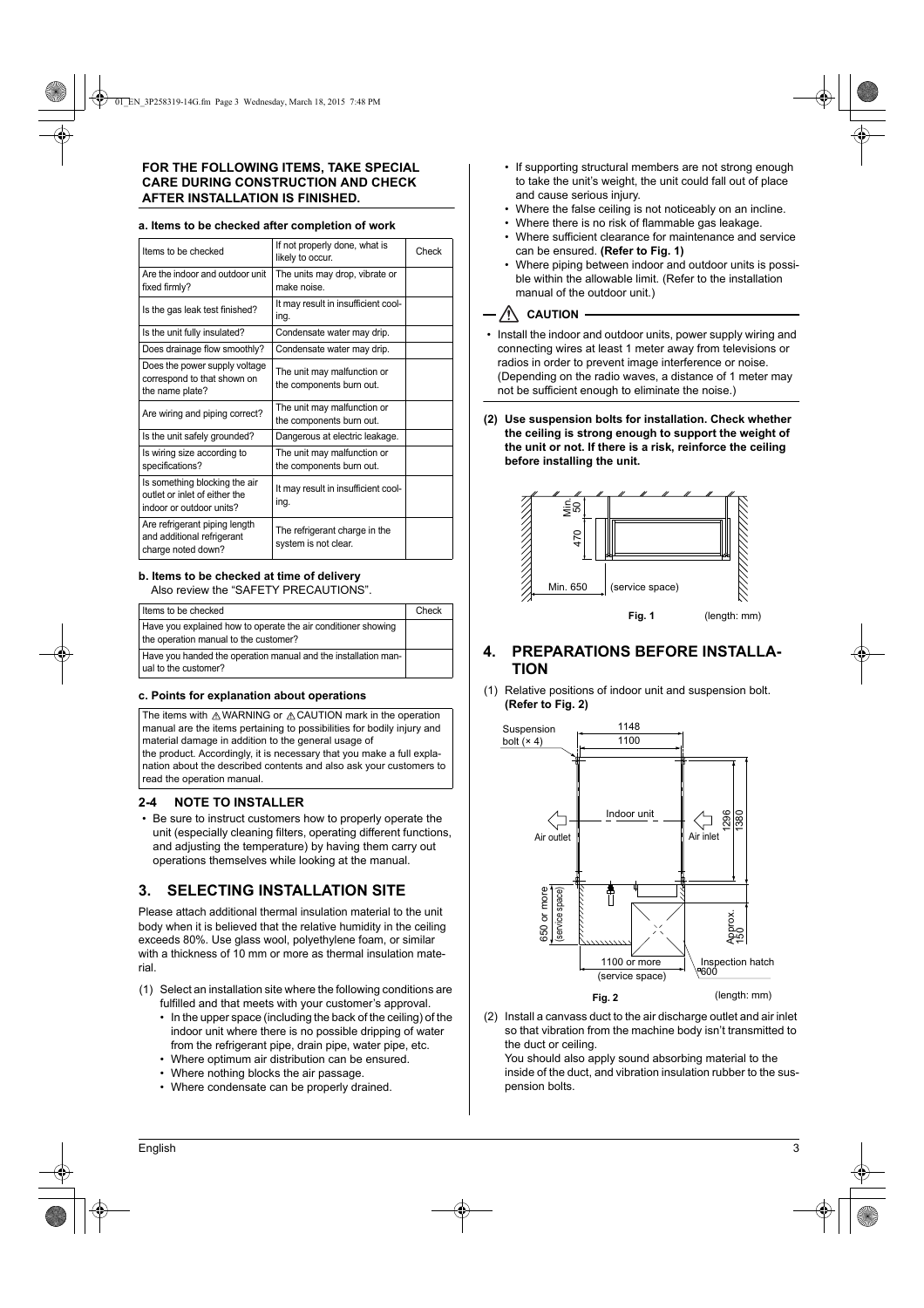- (3) Install suspension bolts.
	- (Use bolts of 10 mm diameter.) • Install the equipment where supporting structures are strong enough to bear the equipment's weight. Use embedded inserts or anchor bolts with new buildings and hole-in-anchors with old buildings.

Installation example



Note) All the above parts are field supplied.

# **5. INDOOR UNIT INSTALLATION**

#### **Installing optional accessories before installing the indoor unit is easier.**

As for the parts to be used for installation work, be sure to use the provided accessories and specified parts designated by our company.

(1) Fix the hanger bracket to the suspension bolt. Tighten both upper and lower nuts firmly using washers.



- (Double nut)
- (2) Adjust the height of the unit.
- (3) Make sure the unit is
	- level. • Level the unit with a level when installing. If the unit is not level, it could become the source of water leaks.



• When leveling the unit, check all four corners with a level or a vinyl tube containing water. (See the figure on the right.)



**B-B cross-section**

- (4) Tighten the nuts on the top.
- (5) Insulate the two hanger brackets on the discharge side with the insulation material. (× 2) Insulate the edges so that the surface and edges of the hanger brackets cannot be seen.

# $-\sqrt{!}\setminus$  CAUTION -

Setting the unit at an angle opposite to the drain piping might cause leaks.

# **6. REFRIGERANT PIPING WORK**

〈**For refrigerant piping of outdoor units, see the installation manual attached to the outdoor unit.**〉

〈**Execute heat insulation work completely on both sides of the gas piping and the liquid piping. Otherwise, a water leakage can result sometimes.**〉

(When using a heat pump, the temperature of the gas piping can reach up to approximately 120°C, so use insulation which is sufficiently resistant.)

〈**Also, in cases where the temperature and humidity of the refrigerant piping sections might exceed 30°C or RH80%, reinforce the refrigerant insulation. (20 mm or thicker) Condensation may form on the surface of the insulating material.**〉 〈**Before refrigerant piping work, check which type of refrigerant is used. Proper operation is not possible if the types of refrigerant are not the same.**〉

# $-\sqrt{N}$  caution

- **Use a pipe cutter and flare suitable for the type of refrigerant.**
- **Apply ester oil or ether oil to the inside of the flare portions before connecting.**
- **To prevent dust, moisture or other foreign matter from infiltrating the tube, either pinch the end or cover it with tape.**
- **Do not allow anything other than the designated refrigerant to get mixed into the refrigerant circuit, such as air, etc. If any refrigerant gas leaks while working on the unit, ventilate the room thoroughly right away.**
- The outdoor unit is charged with refrigerant.
- Be sure to use both a spanner and torque wrench together, as shown in the drawing, when connecting or disconnecting pipes to/from the unit.
- To prevent flare nut cracking and gas leaks, be sure to use both a spanner and torque wrench together, as shown in the drawing below, when connecting or disconnecting pipes to/ from the unit.
- Refer to the Table 2 for the dimensions of flare nut spaces. • When connecting the flare nut, coat the flare (inside only)
- with ester oil or ether oil, rotate three or four times first, then screw in.
- Refer to the Table 2 for tightening torque.
- Ventilate if refrigerant gas leaks while performing work.

Table 2

| Pipe<br>size          | Tightening torque      | Flare<br>dimensions<br>$A$ (mm) | Flare shape                                                                          |
|-----------------------|------------------------|---------------------------------|--------------------------------------------------------------------------------------|
| $\phi$ 6.4<br>(1/4")  | $14.2 - 17.2N·m$       | $8.7 - 9.1$                     |                                                                                      |
| $\phi$ 9.5<br>(3/8")  | $32.7 - 39.9N·m$       | $12.8 - 13.2$                   | $45^{\circ}$ $2^{\circ}$<br>R <sub>0.4</sub> -0.8<br>$\delta\mathcal{F}_{\tau_0}$ 06 |
| $\phi$ 12.7<br>(1/2") | $49.5 - 60.3N \cdot m$ | $16.2 - 16.6$                   |                                                                                      |
| 0.15.9<br>(5/8")      | $61.8 - 75.4 N·m$      | $19.3 - 19.7$                   |                                                                                      |

#### **NOTE**

**The flare nuts used must be those included with the main body.**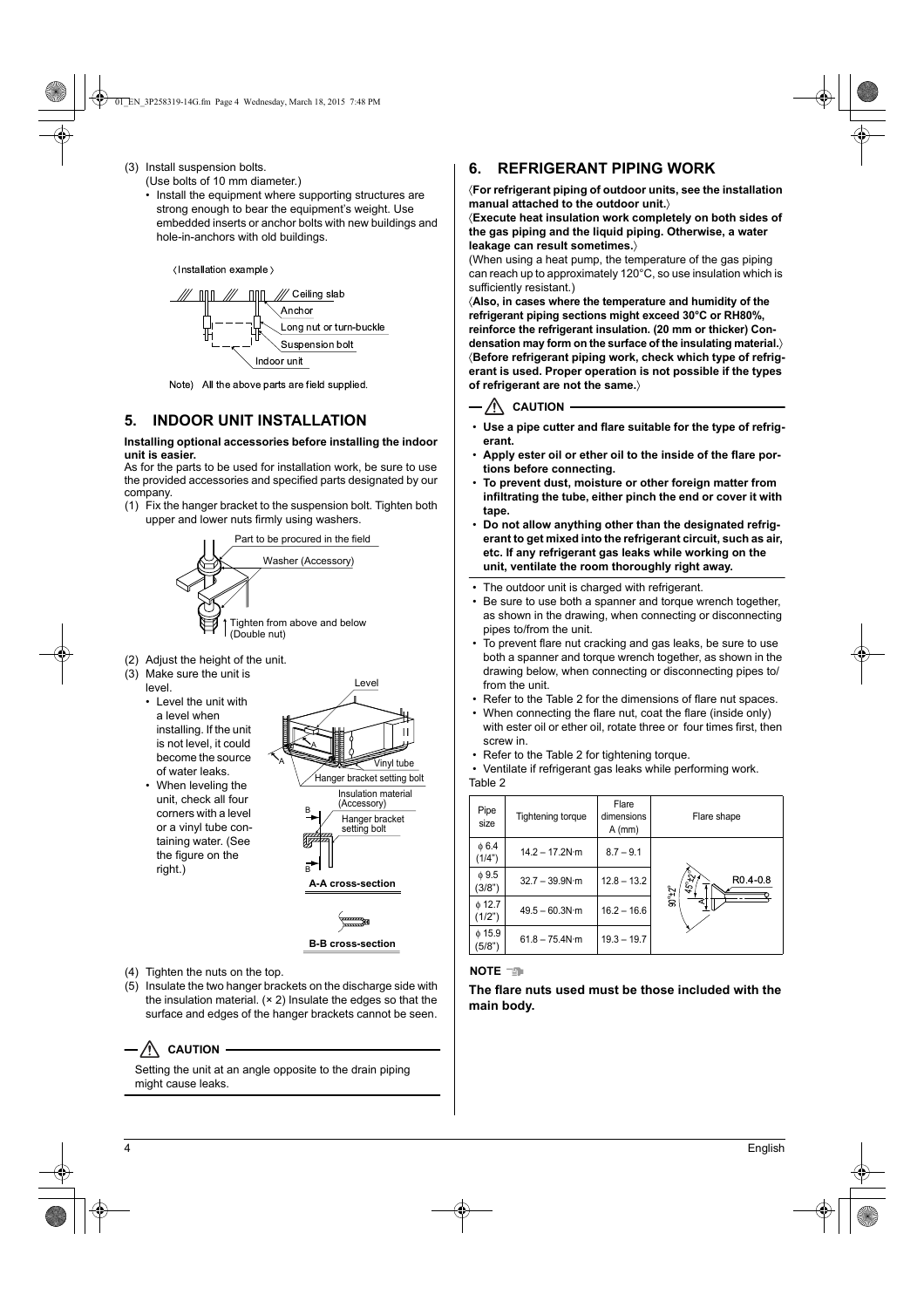

### $-\sqrt{N}$  Caution -

Over-tightening may damage the flare and cause a refrigerant leakage.

Use " Table 3 " as a reference if a torque wrench is not available. Once work is complete, make sure there is no gas leaking. As the flare nut is tightened with the wrench, the torque will suddenly increase. From that position, tighten the nut to the angle shown on "Table 3"

The turning torque of the hexagon head bolts (Accessory) to connect the attached pipe (Accessory) to the unit is 21.5 – 28.9 N·m.

After checking the pipe-connection for gas leakage, be sure to insulate the liquid and gas piping, referring to the figure below.

### $-\sqrt{N}$  caution  $\overline{N}$

Be sure to insulate any field piping all the way to the piping connection inside the unit. Any exposed piping may cause condensation or burns if touched.



#### **NOTE**

Attached piping is needed for connecting gas piping. When connecting the included piping, use the included piping flange hex bolts (2) and spring washers (2).

• Connect refrigerant piping and branching according to the attached installation manuals that come with the outdoor unit.

| Indoor units to be<br>connected | Gas piping diameter                 | Liquid piping<br>diameter |
|---------------------------------|-------------------------------------|---------------------------|
| FXMQ200MBVE                     | $\phi$ 19.1<br>Use attached piping. | 0.5                       |
| FXMQ250MBVE                     | 022.2<br>Use attached piping.       | 0.5                       |

#### $\sqrt{N}$  CAUTION

### **CAUTION TO BE TAKEN WHEN BRAZING REFRIGER-ANT PIPING**

Do not use flux when brazing refrigerant piping. Therefore, use the phosphor copper brazing filler metal (BCuP-2: JIS Z 3264/B-Cu93P-710/795: ISO 3677) which does not require flux.

(Flux has extremely harmful influence on refrigerant piping systems. For instance, if the chlorine based flux is used, it will cause pipe corrosion or, in particular, if the flux contains fluorine, it will damage the refrigerant oil.)

- Before brazing local refrigerant piping, nitrogen gas shall be blown through the piping to expel air from the piping. If your brazing is done without nitrogen gas blowing, a large amount of oxide film develops inside the piping, and could cause system malfunction.
- When brazing the refrigerant piping, only begin brazing after having carried out nitrogen substitution or while inserting nitrogen into the refrigerant piping. Once this is done, connect the indoor unit with a flared or a flanged connection.
- Nitrogen should be set to 0.02 MPa with a pressure-reducing valve if brazing while inserting nitrogen into the piping.



### **Not recommendable but in case of emergency**

You must use a torque wrench but if you are obliged to install the unit without a torque wrench, you may follow the installation method mentioned below.

## **After the work is finished, make sure to check that there is no gas leak.**

When you keep on tightening the flare nut with a spanner, there is a point where the tightening torque suddenly increases. From that position, further tighten the flare nut the angle shown below:

### Table 3

| Pipe size          | Further tightening<br>angle | Recommended arm length of<br>tool |
|--------------------|-----------------------------|-----------------------------------|
| $\phi$ 6.4 (1/4")  | 60 to 90 degrees            | Approx. 150mm                     |
| $\phi$ 9.5 (3/8")  | 60 to 90 degrees            | Approx. 200mm                     |
| $\phi$ 12.7 (1/2") | 30 to 60 degrees            | Approx. 250mm                     |
| $\phi$ 15.9 (5/8") | 30 to 60 degrees            | Approx. 300mm                     |
|                    |                             |                                   |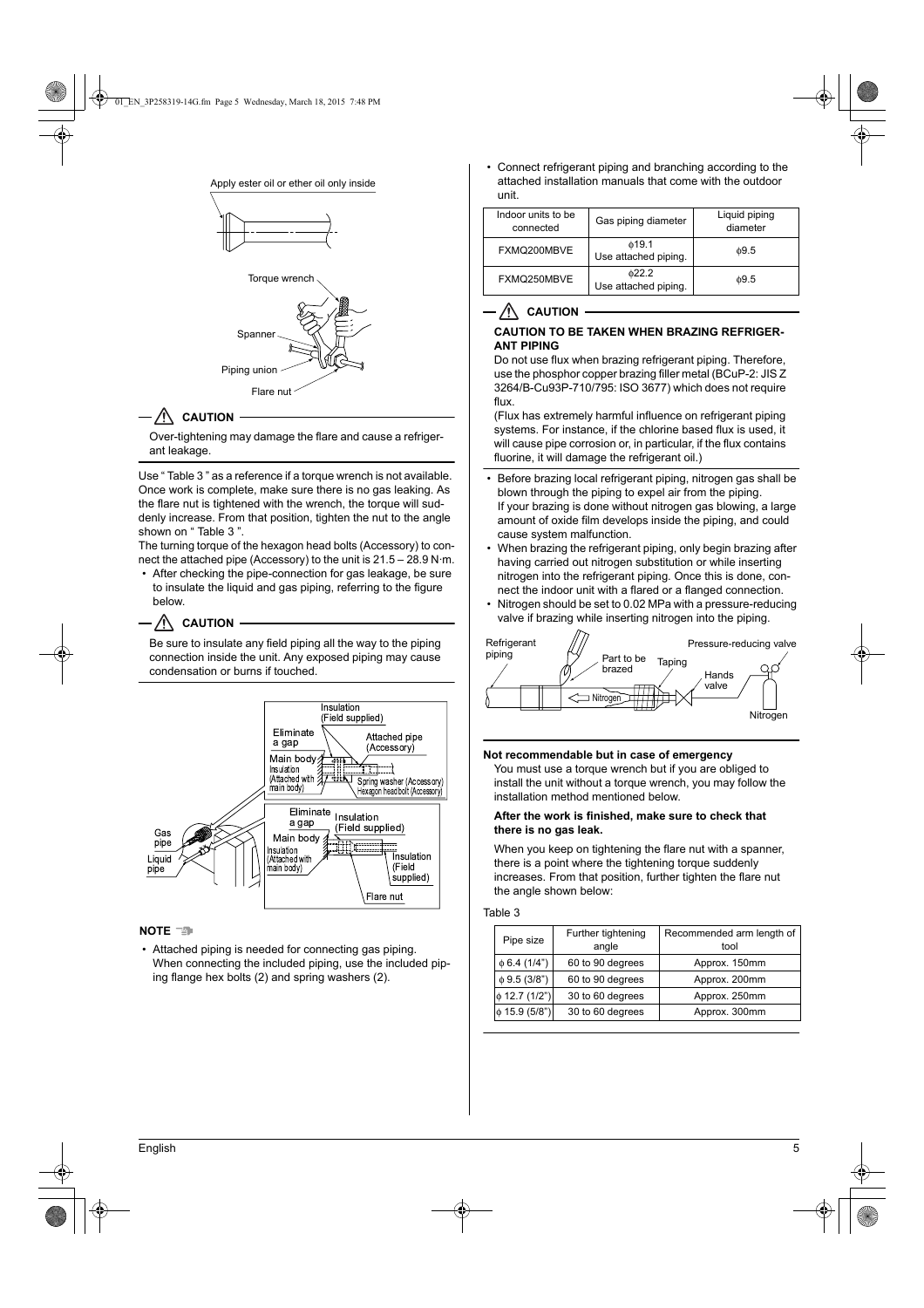# **7. DRAIN PIPING WORK**

**Rig the drain pipe as shown below and take measures against condensation. Improperly rigged piping could lead to leaks and eventually wet furniture and belongings. Insulate the drain hose inside the building.**

- (1) Carry out the drain piping.
	- A drain trap need not be installed.
	- The drain pipe should be short with a downward slope lower than 1/100 and should prevent air pockets from forming.
	- The diameter of the piping is the same as that of the connecting pipe (PS1B), and should be kept equal to or greater than that of the connecting pipe.
	- If converging multiple drain pipes, install according to the procedure shown below. (Select an appropriate central drain pipe thickness for the units they will be connected to.)



(Install with a downward slope of at least 1/100)

- (2) After piping work is finished, check drainage flows smoothly.
	- Open the water supply port, add approximately 1 liter of water slowly into the drain pan and check drainage flow. Pools of drainage can cause the drain pipes to clog.



- **CAUTION**
- Drain piping connections.

Do not connect the drain piping directly to sewage pipes that smell of ammonia. The ammonia in the sewage might enter the indoor unit through the drain pipes and corrode the heat exchanger.

# **8. ELECTRIC WIRING WORK**

### **8-1 GENERAL INSTRUCTIONS**

- All field supplied parts and materials and electric works must conform to local codes.
- Use copper wire only.
- For electric wiring work, refer to also "Wiring diagram label" attached to the control box lid.
- For remote controller wiring details, refer to the installation manual attached to the remote controller.
- All wiring must be performed by an authorized electrician.
- This system consists of multiple indoor units. Mark each indoor unit as unit A, unit B..., and be sure the terminal board wiring to the outdoor unit and BS unit are properly matched. If wiring and piping between the outdoor unit and an indoor unit are mismatched, the system may cause a malfunction.
- A main switch or other means for disconnection, having a contact separation in all poles, must be incorporated in the fixed wiring in accordance with relevant local and national legislation.

Note that the operation will restart automatically if the main power supply is turned off and then turned back on again.

- Refer to the installation manual attached to the outdoor unit for the size of power supply wiring connected to the outdoor unit, the capacity of the circuit breaker and switch, and wiring instructions.
- Be sure to ground the air conditioner.
- Do not connect the ground wire to gas and water pipes, lightning rods, or telephone ground wires.
	- Gas pipes : might cause explosions or fire if gas leaks. • Water pipes : no grounding effect if hard vinyl piping is used.
	- Telephone ground wires or lightning rods : might cause abnormally high electric potential in the ground during lighting storms.

# **8-2 ELECTRICAL CHARACTERISTICS**

| Units       |    |       | Power supply     |            | Fan motor  |       |            |      |    |       |     |
|-------------|----|-------|------------------|------------|------------|-------|------------|------|----|-------|-----|
| Model       | Hz | Volts | Voltage<br>range | <b>MCA</b> | <b>MFA</b> | kW    | <b>FLA</b> |      |    |       |     |
| FXMQ200MBVE |    | 220-  | Max. 264         | 10.3       | 16         | 1.100 | 4.3        |      |    |       |     |
| FXMQ250MBVE | 50 | 240   |                  |            |            |       | Min. 198   | 10.3 | 16 | 1.100 | 5.6 |

MCA: Min. Circuit Amps (A); MFA: Max. Fuse Amps (A) kW: Fan Motor Rated Output (kW); FLA: Full Load Amps (A)

# **8-3 SPECIFICATIONS FOR FIELD SUPPLIED WIRE**

| Model       | Power supply wiring |                      | Remote controller wiring<br>Transmission wiring |               |
|-------------|---------------------|----------------------|-------------------------------------------------|---------------|
|             | Wire                | Size                 | Wire                                            | Size          |
| FXMQ200MBVE | H05VV-              | Size must<br>comply  | Sheathed                                        | $0.75 - 1.25$ |
| FXMQ250MBVE | U3G                 | with local<br>codes. | wire (2 wire)                                   | mm            |

**NOTE**

- **1.** Allowable length of transmission wiring between indoor/outdoor units and between the indoor unit and the remote controller is as follows.
	- (1) Outdoor unit Indoor unit: Max. 1000 m (Total wiring length: 2000 m)
	- (2) Indoor unit Remote controller: Max. 500 m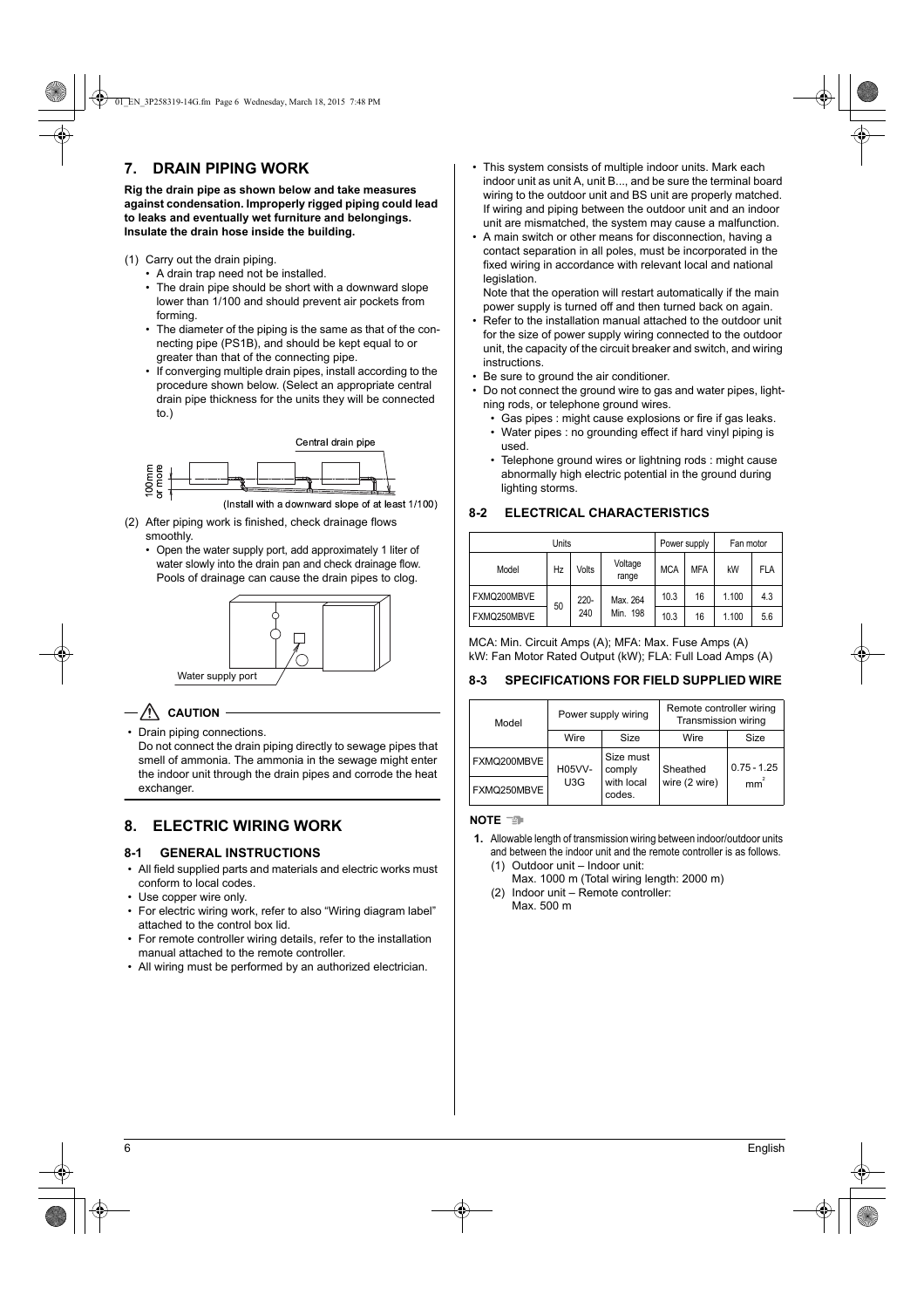# **9. WIRING EXAMPLE AND HOW TO SET THE REMOTE CONTROLLER**

### **9-1 HOW TO CONNECT WIRINGS**

(Remove the control box lid and wire as shown in the figure below.)





# $-\sqrt{N}$  CAUTION

- Be sure to attach the sealing material or putty (field supplied) to hole of wiring to prevent the infiltration of water as well as any insects and other small creatures from outside. Otherwise a short-circuit may occur inside the control box.
- When clamping the wires, be sure no tension is applied to the wire connections by using the included clamping material to make appropriate clamps. Also, when wiring, make sure the lid on the control box fits snugly by arranging the wires neatly and attaching the control box lid firmly. When attaching the control box lid, make sure no wires get caught in the edges. Pass wiring through the wiring through holes to prevent damage to them.
- Make sure the remote controller wiring, the wiring between the units, and other electrical wiring do not pass through the same locations outside of the unit, separating them by at least 50mm, otherwise electrical noise (external static) could cause mistaken operation or breakage.

# **[ PRECAUTIONS ]**

- 1. **Use round crimp-style terminals for connecting wires to the power supply terminal block.**
- **If unavailable, observe the following points when wiring.**
- Do not connect wires of different gauge to the same power supply terminal.

excessive force to the terminal.

(Looseness in the connection may cause overheating.) • Use the specified electric wire. Connect the wire securely to the terminal. Lock the wire down without applying



- 2. **Tightening torque for the terminal screws.**
	- Use the correct screwdriver for tightening the terminal screws. If the blade of screwdriver is too small, the head of the screw might be damaged, and the screw will not be properly tightened.
	- If the terminal screws are tightened too hard, screws might be damaged.
	- Refer to the Table 4 for the tightening torque of the terminal screws.

### Table 4

| Terminal |                                           | Size           | Tightening torque         |
|----------|-------------------------------------------|----------------|---------------------------|
|          | Terminal block for remote controller (6P) | M3.5           | $0.79 - 0.97$ N $\cdot$ m |
|          | Power supply terminal block               | M4             | $1.18 - 1.44$ N·m         |
|          | Ground terminal                           | M <sub>5</sub> | $3.02 - 4.08$ N $\cdot$ m |

- 3. Do not connect wires of different gauge to the same grounding terminal. Looseness in the connection may deteriorate protection.
- 4. Outside of the unit, keep transmission wiring at least 50 mm away from power supply wiring. The equipment may malfunction if subjected to electrical (external) noise.
- 5. For remote controller wiring, refer to the "INSTALLATION MANUAL OF REMOTE CONTROLLER" attached to the remote controller.
- 6. **Never connect power supply wiring to the terminal block for remote controller wiring. A mistake of the sort could damage the entire system.**
- 7. Use only specified wire and tightly connect wires to terminals. Be careful wires do not place external stress on terminals. Keep wiring in neat order and so as not to obstruct other equipment such as popping open the control box lid. Make sure the lid closes tight. Incomplete connections could result in overheating, and in worse case, electric shock or fire.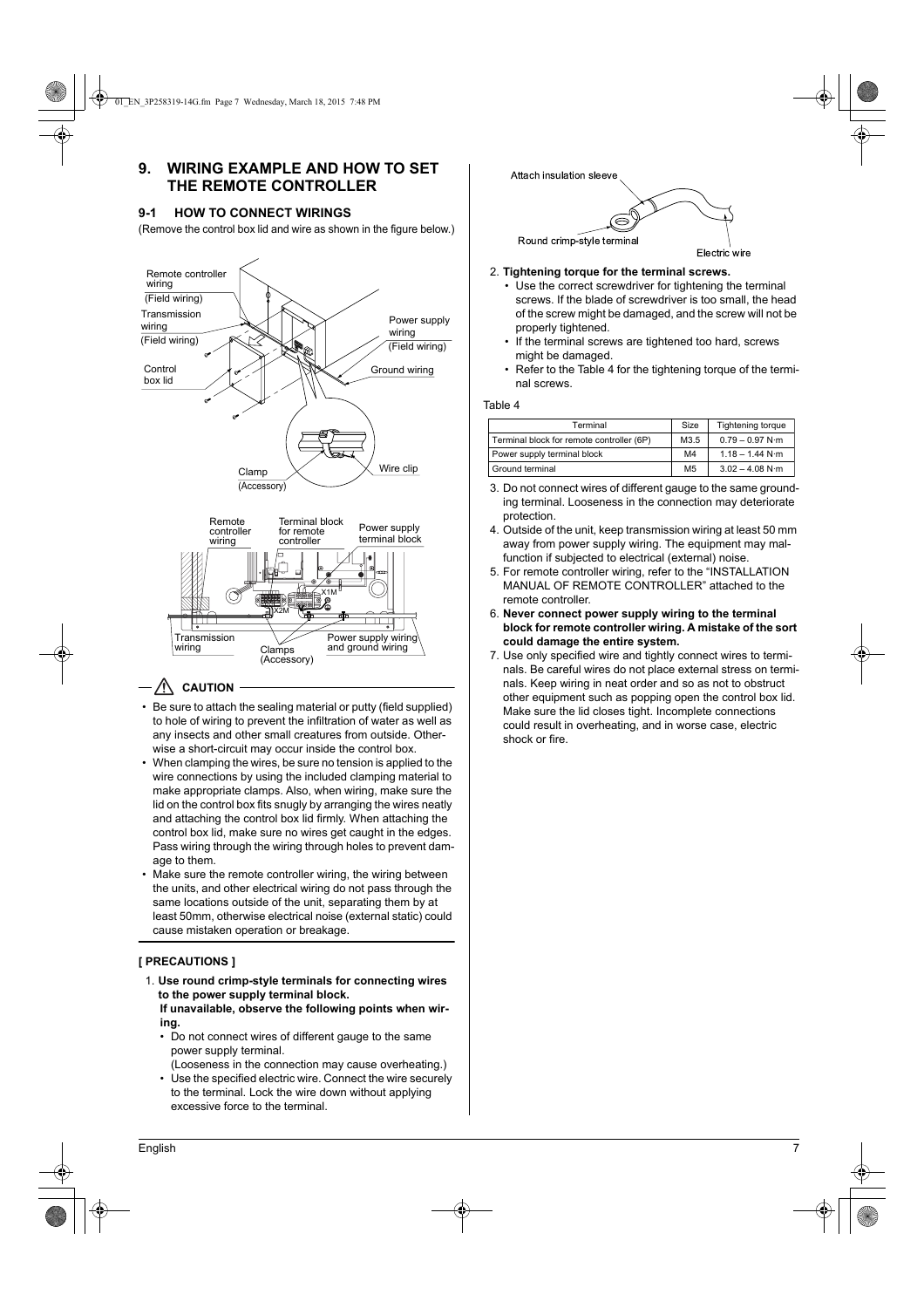## **9-2 WIRING EXAMPLE**

• Fit the power supply wiring of each unit with a switch and fuse as shown in the drawing.

## **COMPLETE SYSTEM EXAMPLE (3 SYSTEMS)**



**1. When using 1 remote controller for 1 indoor unit. (Normal operation)**



### **2. For group control or use with 2 remote controllers**



### **3. When including BS unit**



### **[ PRECAUTIONS ]**

- 1. A single switch can be used to supply power to units on the same system. However, branch switches and branch circuit breakers must be selected carefully.
- 2. Do not ground the equipment on gas pipes, water pipes or lightning rods, or cross ground with telephones. Improper grounding could result in electric shock.

# **9-3 CONTROL BY 2 REMOTE CONTROLLERS (Controlling 1 indoor unit by 2 remote controllers)**

• For control with 2 remote controllers, set one remote controller as main and the other remote controller as sub.

**< Changeover method from main to sub and vice versa >** Refer to the installation manual attached to the remote controller.

#### **< Wiring method >**

**(1)**Remove the control box lid.

**(2)**Carry out additional wiring from the remote controller 2 (Sub) to the terminals (P1•P2) for remote controller wiring on the terminal block (X1M) in the control box.